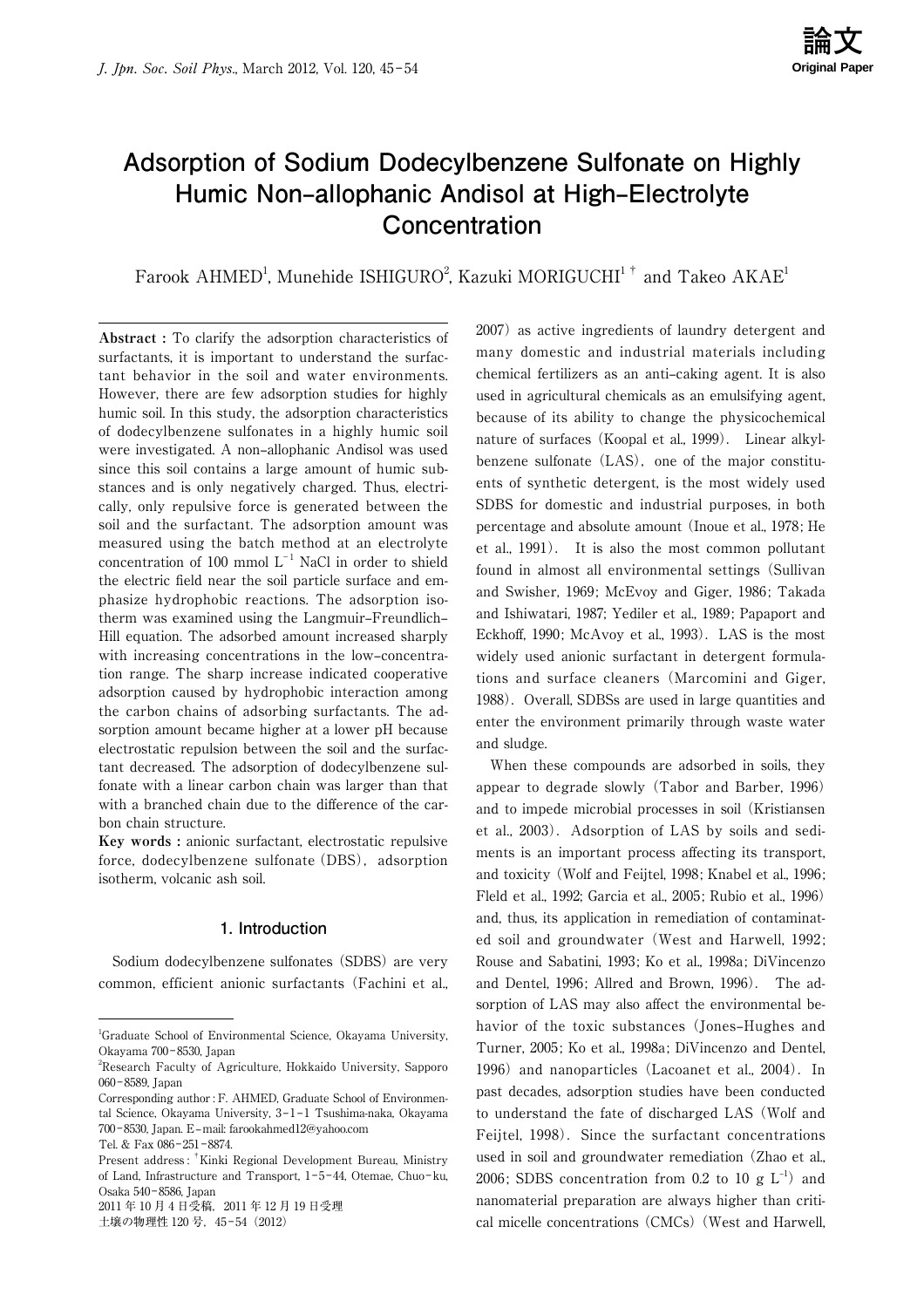| Soil Name | Sand | Silt          | Clav | Texture                                | pH | Carbon content | ${}^a$ CEC | $^{\rm b}$ AEC   |
|-----------|------|---------------|------|----------------------------------------|----|----------------|------------|------------------|
|           |      | $\frac{9}{0}$ |      |                                        |    | $(\% )$        |            | $\pmod{kg^{-1}}$ |
| Andisol   | 43.6 | 31.8          | 24.6 | Clay loam $\degree$ 5.0, $\degree$ 4.2 |    | 13.8           | 12.3       |                  |

**Table 1.** Physical and chemical characteristics of the soil used in the experiment.

<sup>a</sup>CEC was measured at pH 6 with a 1 mmol<sub>c</sub>  $L^{-1}$  KNO<sub>3</sub> solution.

 $^{\text{b}}$ AEC was measured at pH 6 with a 1 mmol<sub>c</sub> L<sup>-1</sup> K<sub>2</sub>SO<sub>4</sub> solution.

 $\mathrm{FpH}$  was measured with distilled water (soil : distilled water at the ratio of 1:5)

 ${}^{\text{d}}$ pH was measured with 0.1M KCl (soil:0.1M KCl at the ratio of 1:2.5)

1992; Tanaka et al., 1997; Ko et al., 1998b; Lecoanet et al., 2004), adsorption of LAS in a wide concentration range needs to be investigated. Different mechanisms such as hydrophobic adsorption (Hand and Williams, 1987; Di Toro et al., 1990; Westall et al., 1999), specific adsorption (Ou et al., 1996; Westall et al., 1999), hydrogen bonding (Ou et al., 1996), electrostatic interactions (Westall et al., 1999) and precipitation (West and Harwell, 1992; Rouse and Sabatini, 1993) have been suggested as determining the adsorption of LAS on soils, but there is no consensus on this issue. The influence of sediment on adsorption of LAS has been reviewed by Wolf and Feijtel (1998). As different soil and sediment constituents may have different adsorption characteristics (Knaebel et al., 1994), adsorption of LAS would depend not only on the types of these constituents but also on their relative contents (Zhu et al., 2003; Wolf and Feijtel, 1998).

Branched-carbon-chain DBS has low bio-degradability (Alexander M 1973; Cain RB 1987; Cain RB 1994; Greek BF 1991). In some Latin American countries, branched-chain SDBSs in different formulations are used due to their low cost, to the detriment of the environment and especially water quality (Campos– Garcia et al., 1999). Few studies exist about branched-chain DBS adsorption on soils. Adsorption studies comparing linear and branched-carbon-chain structures are also rare.

 In this study, the adsorption characteristics of DBS in a highly humic soil were investigated in the surfactant concentration range from very low to around critical micelle concentration by using an anionic surfactant selective electrode that we ourselves devised and built. A non-allophanic Andisol was used because the soil contains a large amount of humic substances and is only negatively charged (Ishiguro et al., 2003). The adsorption amount was measured using a batch method at an electrolyte concentration of 100 mmol  $L^{-1}$ NaCl in order to shield the electric field near the soil surface and emphasize hydrophobic interaction. The adsorption isotherm was evaluated using the Langmuir-Freundlich-Hill equation. The influences of carbon chain structure on adsorption were also evaluated.

#### **2. Materials and methods**

#### **2. 1 Soil**

Highly humic, non-allophanic Andisol (volcanic ash soil) of A horizon from Daisen grazing ground, Tottori Prefecture, Japan was used in this experiment. The physical and chemical characteristics of the soil are given in Table 1. Moist field soil sieved with a 2-mm sieve was used in the experiment.

#### **2. 2 Surfactants**

 Anionic surfactants, SDBS, with branched and linear carbon chains having the same chemical composition  $(C_{12}H_{25}C_6H_4SO_3Na)$  and molecular weight of 348.48 g mol<sup>-1</sup> were purchased from Tokyo Kasei Kogyo Co. The two types of SDBS had purities of about 95% and were used without further purification. The former mixture of hydrophobic branched chains consisted of 12 carbon molecules. The branched structures were not constant, but their structures were not linear. The latter contained hydrophobic 12-carbon linear-chain molecules.

#### **2. 3 Adsorption experiment**

 A batch experiment was conducted to obtain the DBS adsorption isotherm of the soil. The experiment was conducted to investigate the influence of pH, time, and carbon chain structure at room temperature (25  $\pm$  1°C). The soil (2.5 g dry weight basis) was placed in a 50-cm $^3$  centrifuge tube. It was equilibrated with a 100 mmol  $L^{-1}$  NaCl solution, and the solution pH was adjusted to 4.5, 5.5 or 6.5 by adding dilute HCl or NaOH. After discarding the supernatant from the tube, 25 ml of SDBS solution (ranging from 0.0008 to 10.0 mmol  $L^{-1}$ ) at 100 mmol  $L^{-1}$  NaCl was mixed in the soil and shaken well for 3 or 24 hours. After the elapsed time the soil solution was centrifuged for 10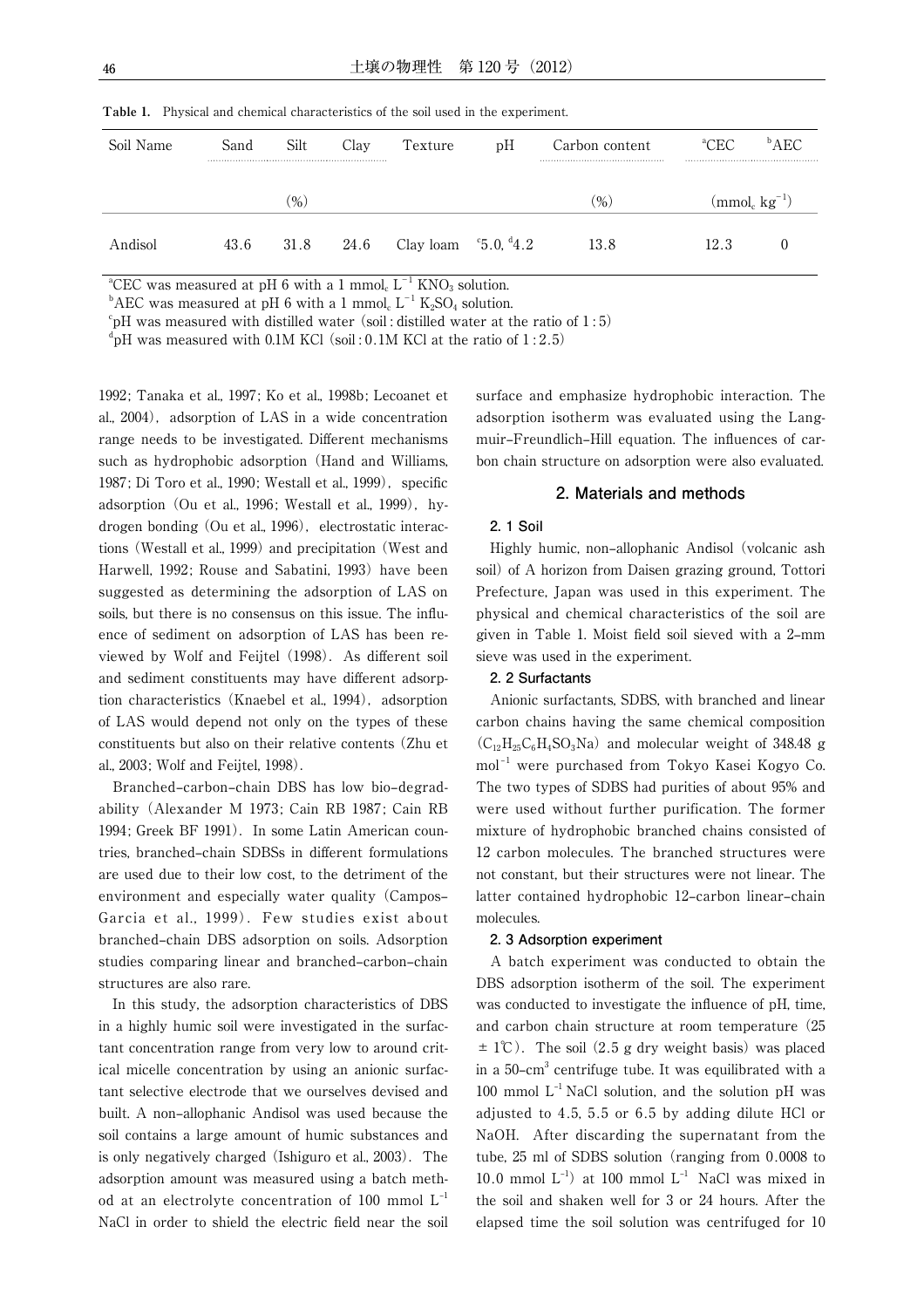

**Fig. 1** The schematic diagram of the anionic surfactant selective electrode used in the experiment. a: Electrometer (Advantest R8240), b: AgCl/Ag electrode (DKK,TOA HS- $305D$ ), c:NH<sub>4</sub>NO<sub>3</sub> (Agar bridge), d:Ion selective electrode, e: Magnet, f: 1M  $NH<sub>4</sub>NO<sub>3</sub>$ , g: Stirrer, h: Measured/test solution, i: Reference solution, i: Beaker.

min at 8000 rpm. The supernatant of the tube was collected and the surfactant concentration was measured by an anionic surfactant selective electrode (Fukui et al., 2003) that we ourselves devised and built. The concentration cell was constructed as follows:

 $Ag/AgCl$  electrode  $|Agar$  bridge  $|$  reference solution  $(C_0)$  | functional membrane | test solution  $(C_1)$  | Agar bridge | Ag/AgCl electrode,

where  $C_0$  and  $C_1$  are the concentrations of the surfactant in the reference solution and that in the collected supernatant. The schematic diagrams of the anionic surfactant selective electrode used in the experiment are given in Fig. 1.

The electromotive force (EMF) was read using a digital voltmeter with high input impedance at  $25 \pm 1^{\circ}$ C. The EMF, E, can be expressed with the following equation:

$$
E = S \log (C_1 / C_0), \qquad (1)
$$

where S is the experimental slope. The theoretical value of S is  $59.2$  mV at  $25^{\circ}$ C (Nernstian slope). The measured values for the standard solutions ranged from 54.35 mV to 59.00 mV. When the concentration was higher than the critical micelle concentration, the concentration was measured after dilution. The electrolyte concentrations for the standard solutions, test solutions and reference solutions were all  $100$  mmol  $L^{-1}$  NaCl. Because humic substances dissolved in the solution affect the measurement when the electrode is dipped longer in the solution without washing, the electrode was carefully washed before each measurement and always checked with standard solution in order to get the proper result.

 The adsorbed amount of surfactant in the soil was obtained using the following equation,

DBS adsorption (mmol  $kg^{-1}$ ) = {added DBS conc.(mmol  $L^{-1}$  × 0.025 (L) – DBS conc. in supernatant (mmol  $L^{-1}$ )  $\times$  (0.025+V)(L)}/Dry weight of the soil(kg), (2)

where V (L) is the water volume remaining in the soil after discarding the supernatant and before adding the SDBS solution. The experiment was conducted under the 100 mmol  $L^{-1}$  NaCl solution condition, in order to decrease the influence of the negative charge of the soil.

# **2. 4 Critical micelle concentration (CMC)**

SDBS CMC at 100 mmol  $L^{-1}$  NaCl was obtained using the anionic surfactant selective electrode. The EMF was measured at each SDBS concentration. Under the CMC, a straight calibration line (EMF versus the logarithm of the SDBS concentration) was obtained according to equation  $(1)$ . Above the CMC, the EMF became almost constant. The CMC was obtained at the kink of the calibration line (Ishiguro et al., 2007; Ishiguro and Koopal, 2009).

#### **2. 5 Theoretical analysis of adsorption isotherm**

 To evaluate the adsorption isotherm, the following equation was used:

$$
q = Q \frac{(KC)^n}{1 + (KC)^n} \tag{3}
$$

$$
\Delta G = RT \log K,\tag{4}
$$

where  $q$  is the adsorption amount,  $Q$  is the maximum adsorption amount, C is the equilibrium concentration (mol  $L^{-1}$ ), K is the adsorption constant, n is non-ideality (deviation from Langmuir equation,  $n=1$ ),  $\Delta G$  is the difference in free energy before and after adsorption  $(I \text{ mol}^{-1})$ , R is the gas constant and T is the absolute temperature. Equation  $(3)$  can be re-written as follows (Ooi et al., 2000):

$$
\frac{\theta}{1-\theta} = (KC)^n,\tag{5}
$$

where  $\theta$  is  $q/Q$ . When  $\theta$  is  $\leq 1$ , the equation (5) can be re-written as follows:

$$
\log q = n \log C + \log \left(QK^n\right). \tag{6}
$$

Therefore, when the isotherm is plotted in double loga-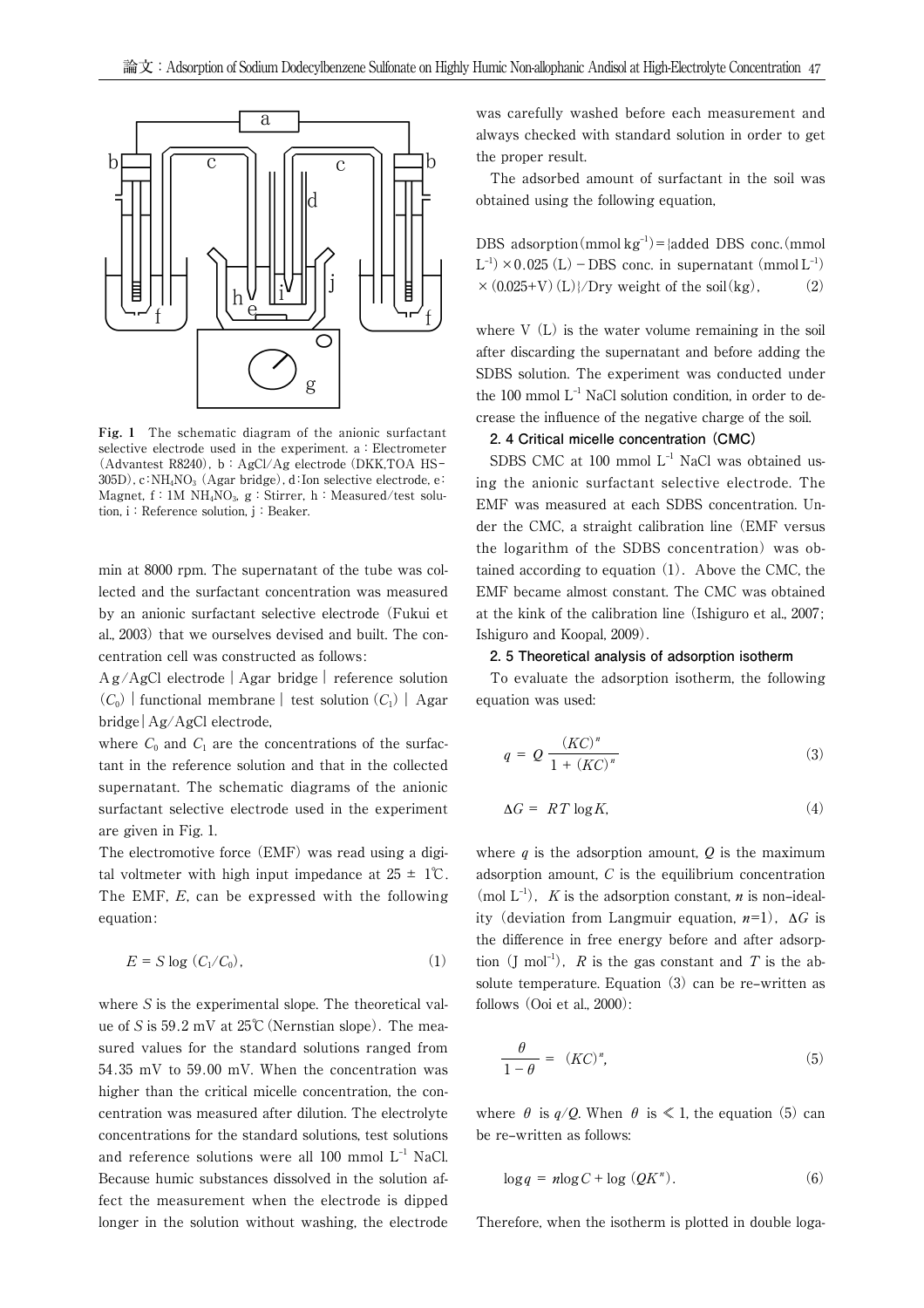rithmic scale, the slope indicates the *n* value for  $q \ll Q$ .

When  $n$  is larger than unity, this equation is called the Hill equation (Hill, 1910; Ooi et al.,  $2000$ ); implying that adsorbates attract each other and adsorb cooperatively. The cooperativity occurs when adsorbed molecules attract each other by lateral interaction; adsorption becomes stronger with that lateral interaction. When  $n$  is smaller than unity, this equation is called the Langmuir‒Freundlich equation (Jaroniec, 1983, Ooi et al., 2000); this indicates heterogeneity of adsorbing sites. For surfactant adsorption on the soil both the heterogeneity of the adsorbing sites on the soil and a positive cooperativity  $(n > 1)$  due to hydrophobic attraction will play a role. To express this, eq. (3) is called the Langmuir–Freundlich–Hill (LFH) equation, and  $n$  can be smaller or larger than unity. The LFH eq. with  $n \leq 1$  implies that the heterogeneity effects are larger than the hydrophobic effects, and  $n>1$  implies that the hydrophobic attraction is stronger than the heterogeneity effects. Pseudo-ideality  $(n = 1)$  occurs when the effects of heterogeneity and hydrophobicity compensate each other (Ishiguro and Koopal, 2011).

# **3. Results and Discussion**

## **3. 1 Eff ect of pH on DBS adsorption**

The adsorption isotherms for branched-carbonchain DBS and linear-carbon-chain DBS are shown in Fig. 2. The DBS concentrations for the adsorption isotherms in the figures show the solution concentrations in the supernatants after mixing and centrifugation. The highest adsorption was observed at pH 4.5 and the lowest at pH 6.5 for both branched and linear DBS in this experiment (Fig.  $2$ ). This result clearly shows that adsorption is higher at a lower pH and lower at a higher pH. The electrostatic force is repulsive because both DBS and the soil are negatively charged and no positive charge was detected by AEC measurement (Ishiguro et al.,  $2003$ ). Therefore, the electrostatic interaction lowers the adsorption. When the soil pH increases, the negative pH‒dependent charge of the soil increases, and the increased electrostatic repulsive force causes the adsorption to decrease. A similar trend was reported by Fytianos et al. (1998) in soil of different organic matter content. Our result shows that pH has a strong influence on the adsorption isotherm.



Fig. 2 Effect of pH on (a) branched DBS and (b) linear DBS adsorption isotherm. (after 24-hour mixing)



Fig. 3 Adsorption isotherm of DBS at different time (a) branched DBS and (b) linear DBS (after 3-and 24-hour mixing).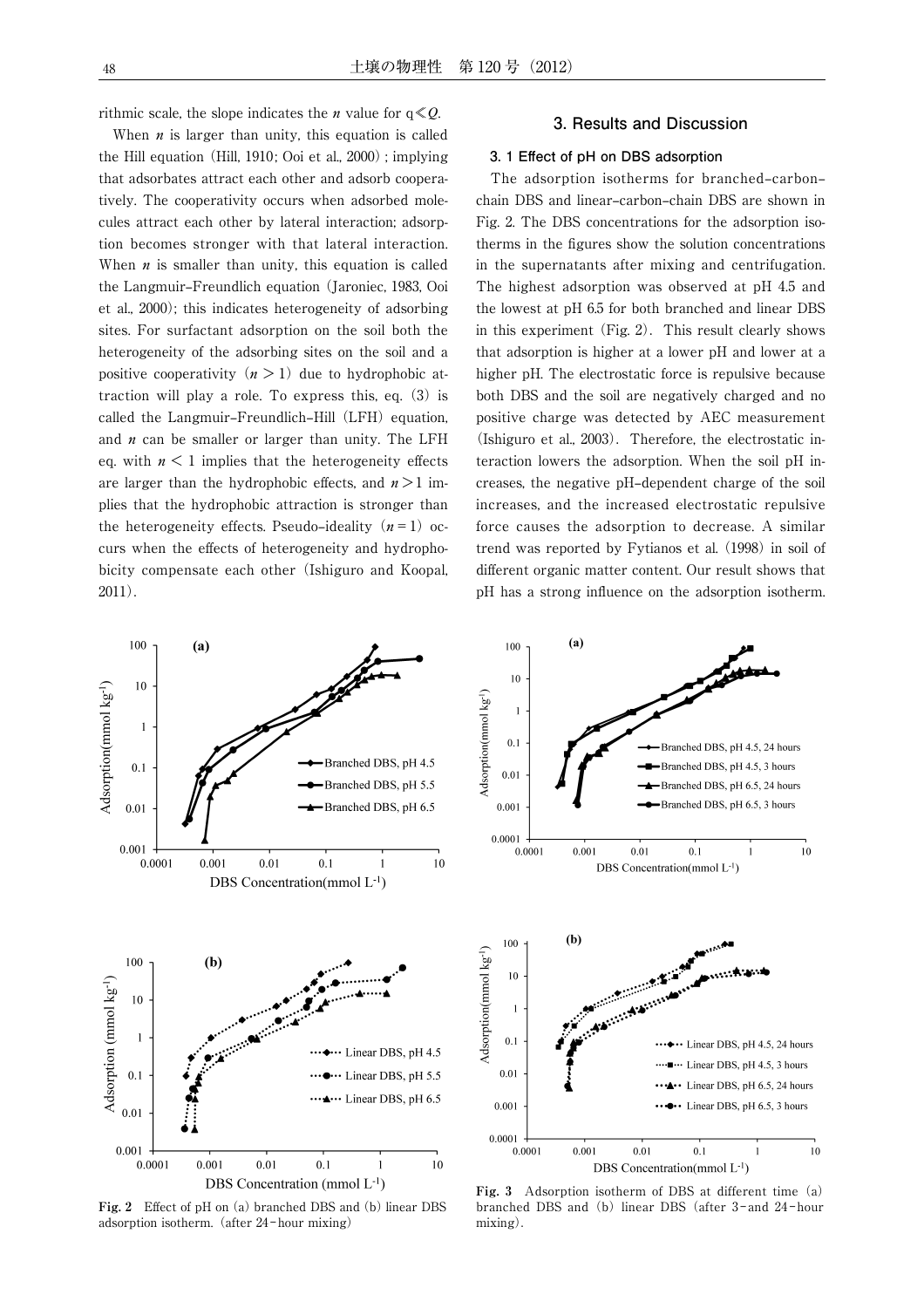Because both DBS and the soil have hydrophobic parts and the electrostatic interaction is repulsive, DBS is mainly adsorbed by hydrophobic interactions.

#### **3. 2 Effect of time on DBS adsorption**

The adsorption isotherms after 3-hour and 24-hour mixing are compared in Fig. 3. No significant difference was detected at all pH conditions. This result indicates that the soil is equilibrated within 3 hours. Li et al. (2008) reported that DBS required 100 minutes for adsorption equilibrium in marine sediments. For linear-carbon-chain DBS, the adsorptions after 24 hours were slightly larger than those after 3 hours. This result indicates the influence of DBS decomposition, because linear-carbon-chain DBS decomposes more readily than branched-carbon-chain DBS when it is dissolved in water (Sekiguchi et al., 1975). As the adsorption amount was calculated with the subtraction equation  $(2)$ , the decomposed amount is included in the adsorption amount. However, because the difference between those after 3 hours and 24 hours was not significant, the adsorbed linear-carbon-chain DBS decomposes slowly, as Tabor and Barber (1996) suggested. Further experimental research is needed to identify the restrictive effect of adsorption on the decomposition.

#### **3. 3 Evaluation of the adsorption isotherms**

 The experimental result showed that the adsorption of DBS on the soil increases with the increment of concentration for both branched and linear DBS irrespective of  $pH$  (Figs. 2 and 3). At much lower concentrations of DBS  $(< 0.001$  mmol L<sup>-1</sup>) the adsorption isotherms were very steep, indicating strong cooperativity  $(n \geq 1)$ ; the surfactant molecules aggregate due to hydrophobic interaction among their carbon chains and are adsorbed



**Fig. 4** Comparison of the calculated adsorption values using the Hill equation (3) and measured adsorption isotherm. (a) Branched DBS at pH 6.5, (b) branched DBS at pH 4.5, (c) linear DBS at pH 6.5 and (d) linear DBS at pH 4.5.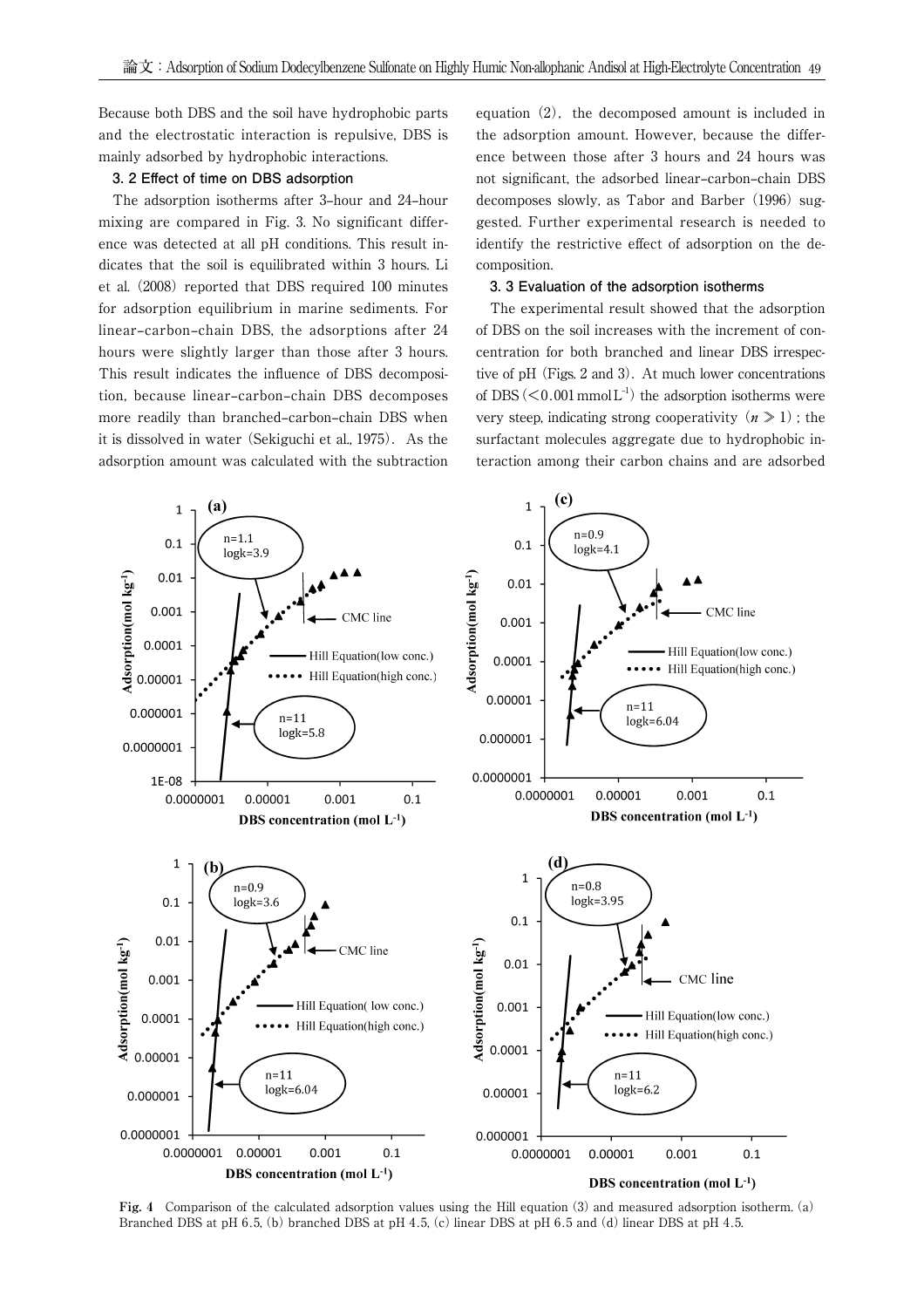| pH            |                 | pH 4.5 |      | pH 6.5 |      |
|---------------|-----------------|--------|------|--------|------|
| Concentration |                 | Low    | High | Low    | High |
|               |                 |        |      |        | .    |
| n             | Branched        | 11     | 0.9  | 11     | 1.1  |
|               | Linear          | 11     | 0.8  | 11     | 0.9  |
| log K         | <b>Branched</b> | 6.04   | 3.6  | 5.78   | 3.9  |
|               | Linear          | 6.2    | 3.95 | 6.04   | 4.1  |

**Table 2.** Obtained *n* value and  $K$  value by using Hill equation (3) for branched and linear DBS.

on the soil surface together. Above these lower concentrations, the adsorption isotherms show a gradual increase to around CMC (0.33 mmol  $L^{-1}$  and 0.09 mmol  $L^{-1}$  for branched and linear DBS, respectively). The electrostatic repulsive force between the soil and the surfactant is supposed to decrease the slope of the isotherm. The surfactant adsorption leads to an increase in the negative charge. This affects the adsorption and contributes to the decrease of the slope of the isotherm.

 The adsorption equation (3) is applied to the adsorption isotherms as shown in Fig. 4. The adsorption isotherms are plotted on a log-log scale in order to distinguish the isotherms. The *n* value in equation  $(3)$  is equal to the slope of the isotherm in the log-log scale as explained by equation  $(6)$ . The obtained *n* values and  $K$  values by fitting with the obtained data are listed in Table 2. Curve-fitting calculations were conducted at two regions separately for each adsorption isotherm: a region at lower concentration and that at a higher concentration around the CMC. The  $n$  values are larger at lower concentrations, indicating strong cooperative adsorption as mentioned before. At pH 4.5 for linear DBS, the adsorption amounts at very low concentrations corresponding to strong cooperative adsorption could not be measured because the adsorption increased at too low a concentration. Therefore, the calculated isotherm at pH 4.5 at lower concentration for linear DBS was given by using  $n=11$  as shown in Figure 4 (d). The *n* value denotes the number of aggregated surfactant molecules when adsorbed onto one surface site (Hayakawa and Kwak, 1991; Ooi et al., 2000).

The  $n$  values at higher concentrations around the CMC show roughly 1.0 for all conditions. The  $n = 1$  indicates no cooperativity. In this region, cooperative adsorption caused by the carbon chains is cancelled with the electrostatic repulsive force between the surfac-

tant and the soil surface. DBS is adsorbed separately on each remaining adsorption site of the soil by hydrophobic interaction.

 The steep increase is followed by a gradual increase in all adsorption isotherms. Similar isotherms have been observed for a cationic surfactant-anionic polymer system (Satake and Yang, 1976; Shirahama, 1998; Ishiguro and Koopal, 2009). In their cases, the adsorbing force between the surfactant and polymer was due to electrostatic interactions. In our study, the electrostatic force was repulsive, different from their conditions. The cooperative interaction was generated by the carbon chains of the surfactants, and the gradual increase of the isotherm at higher concentration is related to the electrostatic repulsion caused by the charge of adsorbed surfactant in both systems. Cooperative adsorption has been observed also in an anionic surfactant-neutral polymer system (Arai et al., 1971; Shirahama, 1974). On the other hand, in an anionic surfactant-humic acid system, distinct adsorption was not observed (Koopal et al., 2004; Yee et al., 2009). The high adsorption on the soil indicates that part of humic substances in the soil are much more hydrophobic than humic acids.

# **3. 4 Comparison between branched and linear DBS adsorption isotherms**

 From the experimental results it was observed that the linear DBS adsorption is higher than that of branched DBS adsorption in the soil in all pH conditions  $(Fig 5)$ . The results indicate that the linear DBS adsorbs and aggregates together at a lower concentration compared to the branched DBS. That is confirmed by the fact that the CMC of the linear SDBS was lower than the branched SDBS. The former was 0.09 mmol  $L^{-1}$  while the latter was 0.33 mmol  $L^{-1}$ , measured by the anionic surfactant selective electrode. The conformation of linear DBS is more advantageous for aggregation on the soil and micellization in water than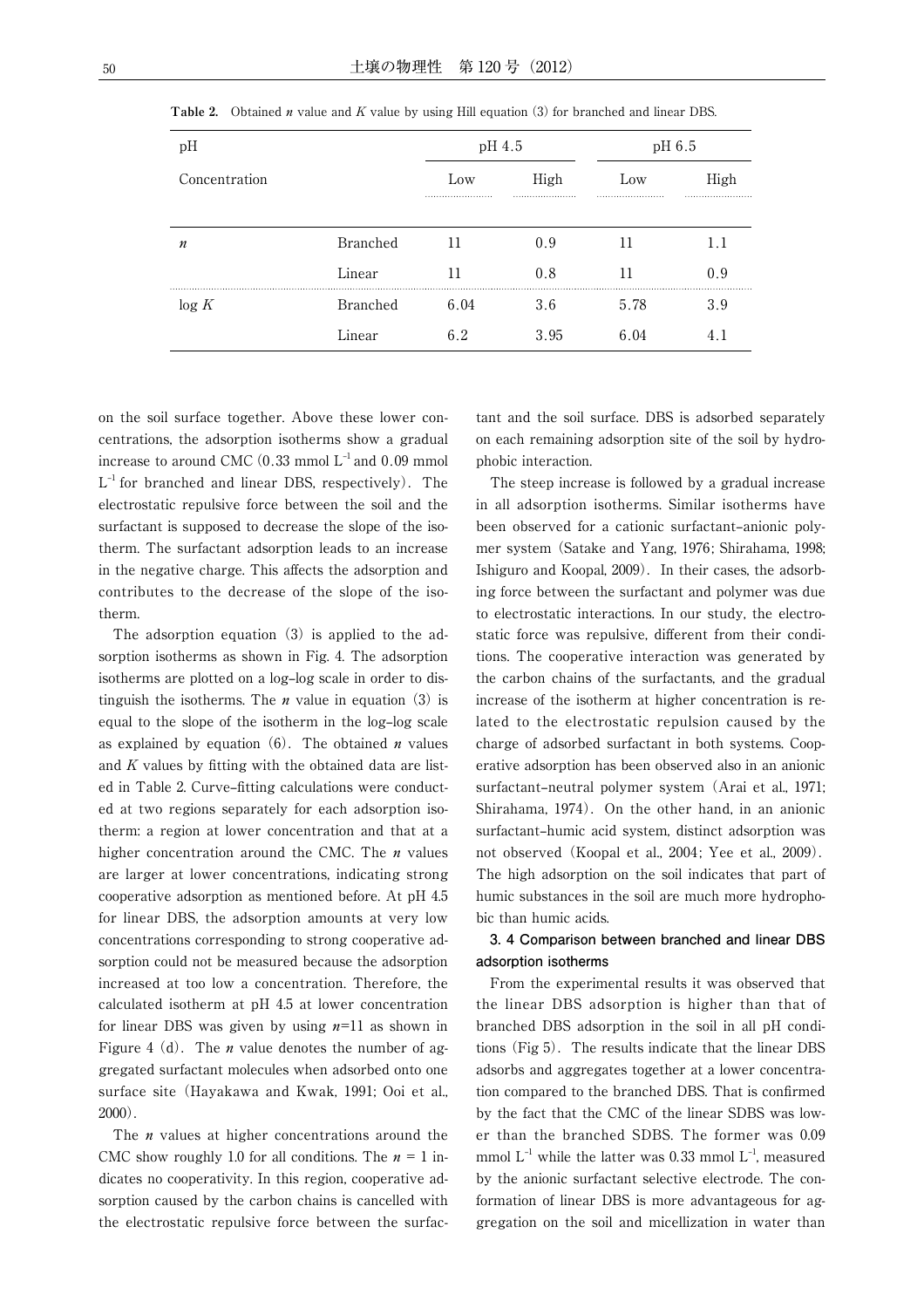that of branched DBS.

# **4. Conclusions**

 The adsorption characteristics of DBS on a highly humic non-allophanic Andisol were systematically investigated. The adsorption was measured using the batch method at the electrolyte concentration of 100 mmol  $L^{-1}$  NaCl. The adsorption isotherm was evaluated using the Langmuir–Freundlich–Hill equation.

 The adsorption amount on the soil increased sharply with increasing concentrations at lower concentrations for both the branched and linear DBS. The sharp increase indicates cooperative adsorption caused by hydrophobic interaction among the carbon chains of adsorbing surfactants. This cooperative adsorption phenomenon is a novel observation for soils. This finding and other characteristics could be detected because (i) the electric potential near the soil surface was shielded by the high electrolyte concentration, (ii) a highly humic soil with many hydrophobic sites was used, and (iii) a highly sensitive method of surfactantselective electrode measurement was applied. The obtained adsorption characteristics can be fundamentally applied to any soil containing humic substances although those adsorption amounts would be smaller



**Fig. 5** Comparison between branched and linear DBS adsorption at pH 4.5 and 6.5 (a) after  $3$ -hour and (b)  $24$ -hour mixing.

than our results.

 The adsorption amount decreased with increasing pH because electrostatic repulsion increased at higher pH. Because the adsorption is strongly affected by pH, the pH must be carefully considered when the fate of ionic surfactants in soils is discussed.

The adsorption of linear-carbon-chain DBS was larger than that of branched–carbon–chain due to the difference of the chain structure. There was no significant difference in adsorption amounts after 3 and 24 hours; hence, the reaction must reach equilibrium within 3 hours while decomposition is not significant or small within 24 hours. Purification of water contaminated with SDBS by highly humic non-allophanic Andisol will therefore take more than 24 hours. In perspective, further research is needed on the decomposition of the surfactant.

## **Acknowledgements**

 We thank Prof. K. Shirahama (Saga Univ.) for his instructions regarding the preparation of surfactantselective membrane and Du Pont for supplying Elvaroy 742. This research was supported by Grants-in-Aid for Scientific Research (No. 22380130) from the Japan Society for the Promotion of Science.

#### **List of Abbreviations**

SDBS : sodium dodecylbenzene sulfonate CMC : critical micelle concentration EMF : electromotive force LAS : linear alkylbenzene sulfonate CEC : cation exchange capacity AEC : anion exchange capacity

# **References**

- Alexander, M.(1973): Nonbiodegradable and other recalcitrant molecules. Biotechnol Bioeng., 15:611-647.
- Allred, B. and Brown, G. O.(1996): Anionic surfactant transport characteristics in unsaturated soil. Soil Sci., 161: 415-425.
- Arai, H., Murata, M. and Shinoda, K. (1971): The interaction between polymer and surfactant : The composition of the complex between polyvinylpyrrolidone and sodium alkyl sulfate as revealed by surface tension, dialysis, and solubilization. J. Colloid Interface Sci., 37: 223-227.
- Buffle, J. (1988): Complexation reactions in aquatic systems, Ellis Horwood Ltd., Chichester.
- Cain, R. B. (1987): Boidegradation of anionic surfactants. Biochem. Soc. Trans., 15:7-22.
- Cain, R. B.(1994): Boidegradation of detergents. Curr. Opin. Biotechnol., 5: 266-274.
- Campos–Garcia, J., Esteve, A., Vazquez–Duhalt, R., Ramos, J. L. and Soberon-Chavez, G. (1999): The Branched-Chain Do-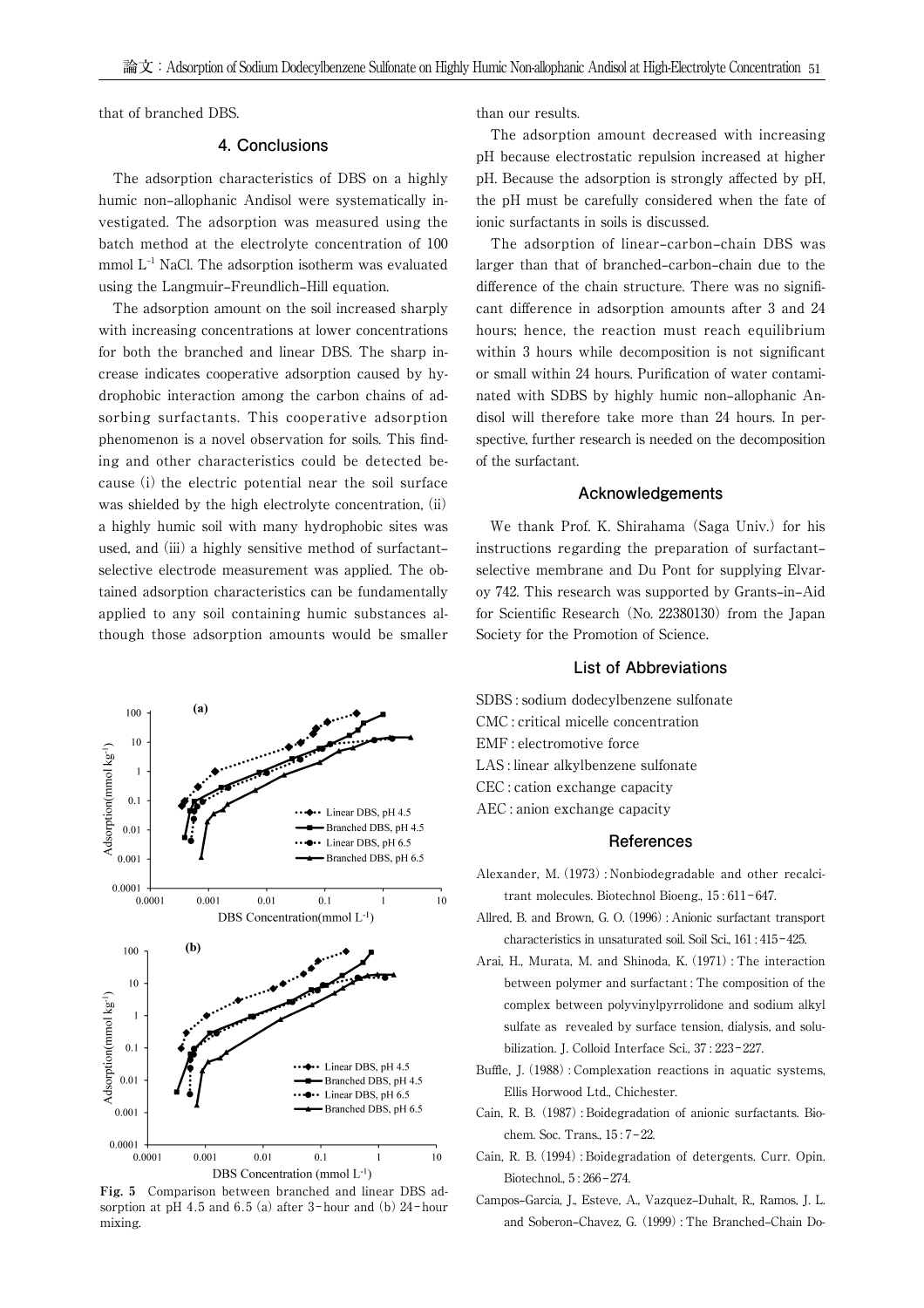decylbenzene Sulfonate Degradation Pathway of Pseudomonas aeruginosa W51D Involves a Novel Route for Degradation of the Surfactant Lateral Alkyl Chain. Applied and Environmental Microbiology, 65: 3730-3734.

- Di Toro, D. M., Dodge, L. J. and Hand, V. C. (1990): A model for anionic surfactant sorption. Environ. Sci. Technol., 24 : 1013‒1020.
- DiVincenzo, J. P. and Dentel, S. K. (1996): Sorption-desorption of 1,2,4‒trichlorobenzene on soil : anionic surfactant and cationic polyelectrolyte effects. J. Environ. Qual., 25:1193-1202.
- Fachini, A., Mendes, M. A., Joekes, I. and Eberlin, M. N. (2007): Oxidation of Sodium Dodecylbenzenesulfonate with Chrysotile : On-line Monitoring by Membrane Introduction Mass Spectrometry. J. Suffact Deterg., 10:207– 210.
- Fleld, J. A., Barber II, L. B., Thurman, E. M., Moore, B. L., Lawrence, D. L. and Peakee, D. A.(1992): Fate of alkylbenzene sulfonates and dialkyltetralinsulfonates in sewage contaminated groundwater. Environ. Sci. Technol., 26:1140-1148.
- Fukui, H., Kaminaga, A., Maeda, T. and Hayakawa, K.(2003): Preparation of surfactant anion-selective electrodes with different selectivity coefficients and a trial to determine each component in binary surfactant mixtures. Analytica Chimica Acta, 481 : 221-228.
- Fytianos, K., Voudrias, E. and Papamichali, A.(1998): Behavior and fate of linear alkylbenzene sulfonate in different soils. Chemosphere, 36: 2741-2746.
- Garcia, M. T., Campos, E., Ribosa, I., Latorre, A. and Sanchez-Leal, J.(2005): Anaerobic digestion of linear alkylbenzene sulfonates : biodegradation kinetics and metabolite analysis. Chemosphere, 60:1636-1643.
- Greek, B. F.(1991): Sales of detergents growing despite recession. Chem. Eng. News., 69:25-52.
- Hand, V. C. and Williams, G. K. (1987): Structure activity relationship for sorption of linear alkyl benzene sulphonates. Environ. Sci. Technol., 21:370-373.
- Hayakawa, K. and Kwak. J. C. T. (1991): Interactions between polymers and cationic surfactants. In Cationic surfactants, Eds DN Rubingh and PM Holland, pp.189-248. Marcel Dekker, New York.
- He, W.S., Wang, R. F., Zhang, C. F. and Chen, J. J. (1991): Erythrocyte micronucleus of tadpole (Bufobufo andrewsi) by synthetic detergent powder. Acta Scientiae Curcumstantiae, 11  $(3): 351 - 357$
- Hill, A. V. (1910): A new mathematical treatment of changes of ionic concentration in muscle and nerve under the action of electric currents, with a theory as to their mode of excitation. J Physiol.,  $40:190-224$ .
- Inoue, K., Kaneko, K. and Yoshida, M.(1978): Adsorption of dodecyl-benzenesulphonates by soil colloids and influence of soil colloids on their degradation. Soil Sci. Plant Nutr.,

 $24:91-102.$ 

- Ishiguro, M., Manabe, Y., Seo, S. and Akae, T. (2003): Nitrate transport in volcanic ash soil of A and B horizons affected by sulfate, Soil Sci. Plant Nutr., 49: 249-254.
- Ishiguro, M., Tan, W. and Koopal, L. K. (2007): Binding of cationic surfactants to humic substances. Colloids and Surfaces A, 306 : 29‒39
- Ishiguro, M. and Koopal, L. K. (2009): Binding of alkylpyridinium chloride surfactants to sodium polystyrene sulfonate. Colloids and Surfaces A, 347:69-75
- Ishiguro, M. and Koopal, L. K. (2011): Predictive model of cationic surfactant binding to humic substances. Colloids and Surfaces A, 379: 70-78.
- Jaroniec, M. (1983): Physical adsorption on heterogeneous solids. Adv. Colloid Interface Sci., 18:149-225.
- Jones–Hughes, T. and Turner, A. (2005): Sorption of ionic surfactants to estuarine sediment and their influence on the sequestration of phenanthrene. Environ. Sci. Technol., 39 : 1688‒1697.
- Knabel, D. B., Federle, T. F., McAvoy, D. C. and Vestal, J. R. (1996): Microbial mineralization of organic compounds in an acidic agricultural soil : effects of preadsorption to various soil constituents. Environ. Toxicol. Chem., 15:1865-1875.
- Knaebel, D. B., Federle, T. F., McAvoy, D. C. and Vestal, J. R.  $(1994)$ : The effect of mineral and organic soil constituents on the microbial mineralization of organic compounds in a natural soil. Appl. Environ. Microbiol., 60:4500-4508.
- Ko, S. O., Schlautman, M. A. and Carraway, E. R. (1998a): Partitioning of hydrophobic organic compounds to sorbed surfactants. 1. Experimental studies. Environ. Sci. Technol., 32: 2769-2775.
- Ko, S. O., Schlautman, M. A. and Carraway, E. R.  $(1998b)$ : Effects of solution chemistry on the partitioning of phenanthrene to sorbed surfactants. Environ. Sci. Technol., 32 : 3542‒3548.
- Koopal, L. K., Goloub, T., Keizer, A. D. and Sidorova, M. P.  $(1999)$ : The effect of cationic surfactants on wetting, colloid stability and flotation of silica. Colloids and Surfaces A,  $151:15-25.$
- Koopal, L. K., Goloub, T. and Davis, A. (2004): Binding of ionic surfactants to purified humic acid. J. Colloid Interf. Sci.,  $275:360 - 367.$
- Kristiansen, I. B., Jonge, H. D., Nornberg, P., Mather-Christensen, O. and Elsgaard, L. (2003): Sorption of linear alkylbenzene sulfonate to soil components and effects on microbial iron reduction. Environ. Texicol. Chem., 22: 1221-1228.
- Lecoanet, H. F., Bottero, J. Y. and Wiesner, M. R. (2004): Laboratory assessment of the mobility of nanomaterials in porous media. Environ. Sci. Technol., 38: 5164-5169.
- Li, X. X., Yang, G. and Cao, X. (2008): Sorption behaviors of so-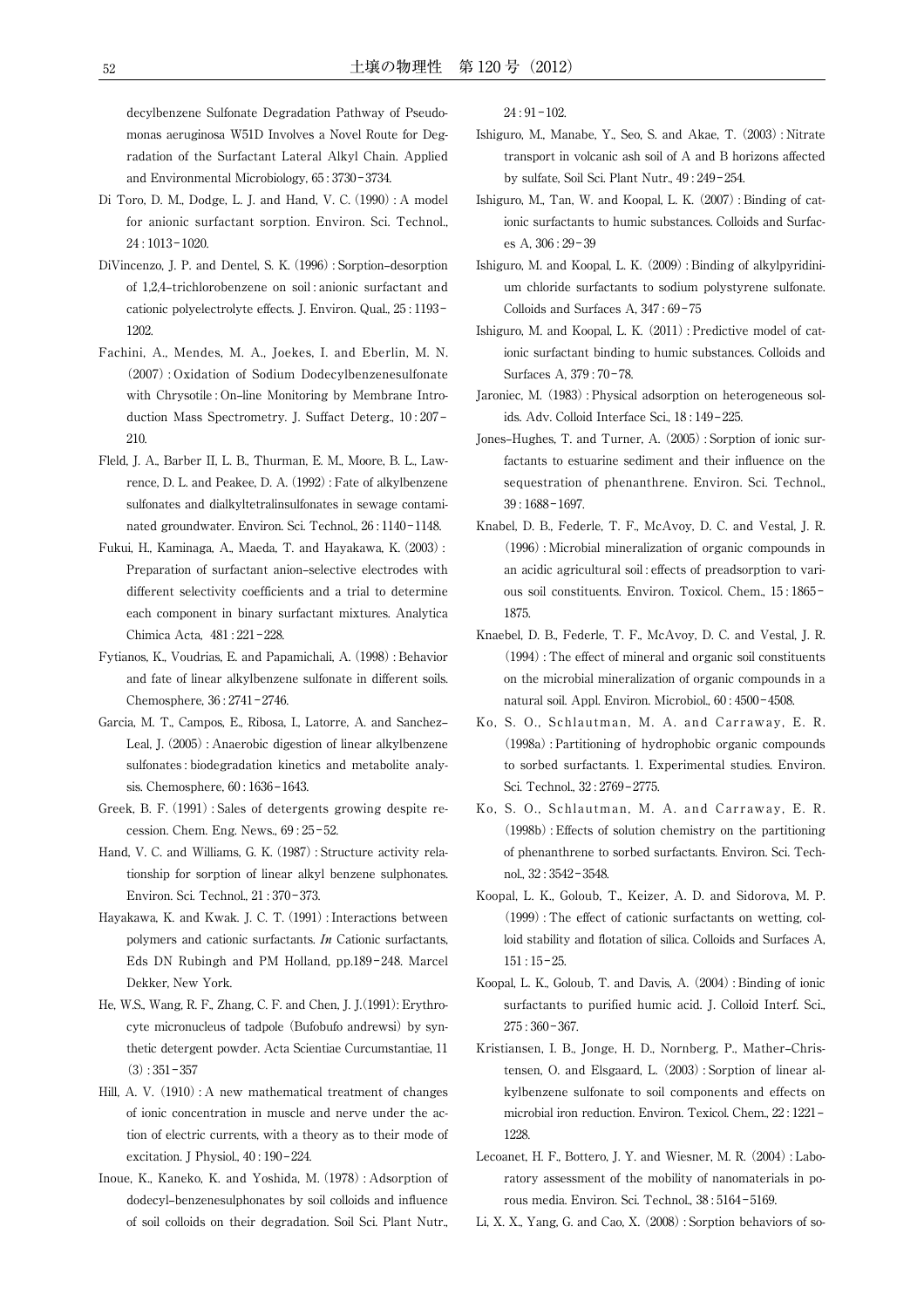dium dodecylbenzene sulfonate (SDBS) on marine sediments. Water Air Soil Pollut., 194: 23-30.

- Marcomini, A. and Giger, W. (1988): Behaviour of LAS in sewage treatment. Tenside Surf. Det., 25: 226-229.
- McAvoy, D. C., Eckhoff, W. S. and Papaport, R. A. (1993): Fate of linear alkylbenzene sulfonate in the environment. Environ. Toxic. Chem., 12: 977-987.
- McEvoy, J. and Giger, W. (1986): Determination of linear alkylbenzenesulfonates in sewage sludge by high-resolution gas chromatography/mass spectrometry. Environ. Sci. Technol., 20:376-383.
- Ooi, S., Adachi, Y., Haraguchi, N. and Koopal, L. K. (2000): Fundamentals and applications of soil colloid science, Development of theoretical treatment of adsorption. J. Japanese Soc. Irrigation, Drainage and Reclamation Engng.,  $68:479-486$  (in Japanese).
- Ou, Z. Q., Yediler, A., He, Y. W., Jia, L. Q., Kettrup, A. and Sun, T. H. (1996): Adsorption of linear alkylbenzene sulfonate  $(LAS)$  on soils. Chemosphere,  $32:827-839$ .
- Papaport, R. A., and Eckhoff, W. S. (1990): Monitoring linear alkylbenzene sulfonate in the environment : 1973–1986. Environ. Toxic. Chem., 9: 1245-2565.
- Rouse, J. D. and Sabatini, D. A. (1993): Minimizing surfactant losses using twin-head anionic surfactants in subsurface remediation. Environ. Sci. Technol., 27: 2072-2078.
- Rubio, J. A., GonzalezMazo, E. and GomezParra, A.(1996): Sorption of linear alkalinebenzene sulfonates (LAS) on marine sediments. Marine Chem., 54:171-177.
- Satake, I. and Yang, J. T. (1976): Interaction of sodium decyl sulfate with poly (L–ornithine) and poly (L–lysine) in aqueous solution. Biopolymers, 15:2263-2275.
- Sekiguchi, H., Miura, K., Oba, K. and Mori, A.(1975): Biodegradation of  $\alpha$ –Olefin sulfonates (AOS) and other surfactants. Yukagaku, 24:145-148.
- Shirahama, K. (1974): The binding equilibrium of sodium dodecyl sulfate to poly(ethylene oxide) in 0.1 M sodium chloride solution at 30°C. Colloid Polym. Sci., 252:978-981.
- Shirahama, K. (1998): The nature of polymer-surfactant interactions. In Polymer-surfactant systems, Surfactant

Science Series Vol. 77, Ed. Kwak, J. C.T., p.143-191. Marcel Dekker, New York.

- Sullivan, W. T. and Swisher, R. D. (1969): MBAS and LAS surfactants in Illinois river, 1968. Environmental Science Technol., 3:481-483.
- Tabor, C. F. and Barber, L. B. (1996): Fate of linear alkylbenzene sulfonate in the Mississipi River. Environ. Sci. Technol.,  $30:161-171$ .
- Takada, H. and Ishiwatari, R. (1987): Linear alkylbenzenes in urban riverine environments in Tokyo : Distribution, source and behavior. Environ. Sci. Technol., 21:875-883.
- Tanaka, S., Oba, K., Fukushima, M., Nakayasu, K. and Hasebe, K. (1997): Water solubility enhancement of pyrene in the presence of humic substances. Anal. Chim. Acta,  $337 : 351 - 357.$
- West, C. C. and Harwell, J. H. (1992): Surfactants and subsurface remediation. Environ. Sci. Technol., 26: 2324-2330.
- Westall, J. C., Chen, H., Zhang, W. and Brownawell, B. J. (1999): Sorption of linear alkylbenzenesulfonates on sediment materials. Environ. Sci.Technol., 33:3110-3118.
- Wolf, W. D. and Feijtel, T. (1998): Terrestrial risk assessment for linear alkylbenzenesulfonate (LAS) in sludge-amended soils. Chemosphere, 36:1319-1343.
- Yediler, A., Zhang, Y., Cai, J. and Korte, F. (1989): Effect of the microbial population size on the degradation of linear alkylbenzene sulfonate in lake water (Dong Hu = East Lake, Wuhan, Hubei, P.R. China). Chemosphere, 18:1589-1597.
- Yee, M. M., Miyajima, T. and Takisawa, N. (2009): Study of ionic surfactants binding to humic acid and fulvic acid by potentiometric titration and dynamic light scattering. Colloids and Surfaces A, 347: 128-132.
- Zhao, B., Zhu, L. and Yang, K.(2006): Solubilization of DNAPLs by mixed surfactant : Reduction in partitioning losses of non-ionic surfactant. Chemosphere, 62:772-779.
- Zhu, L., Yang, K., Lou, B. and Yuan, B. (2003): A multi-component statistic analysis for the influence of sediment/soil composition on the sorption of a nonionic surfactant (Triton X-100) onto sediments/soils. Water Res., 37:4792-4800.